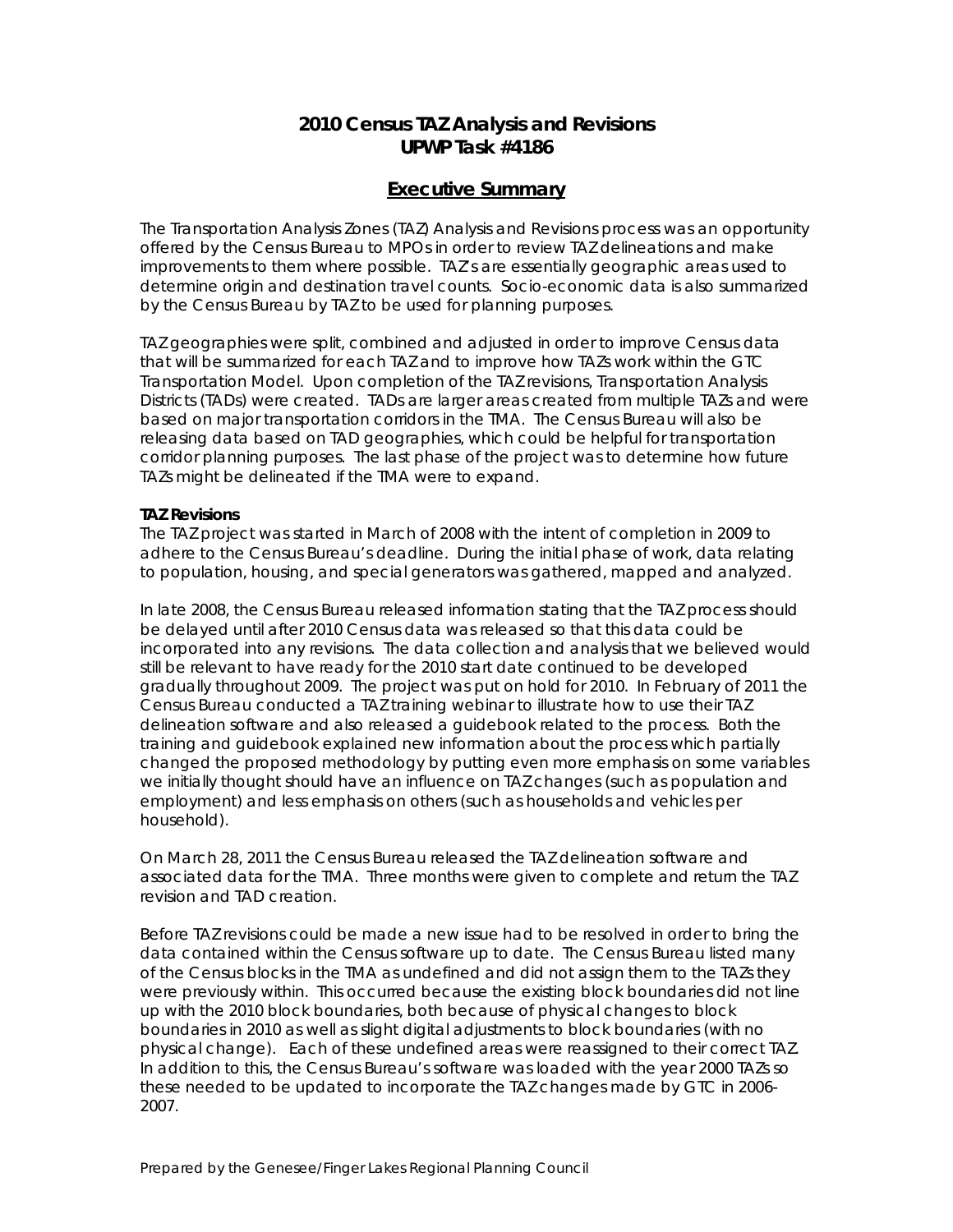After the data in the Census software was redefined and up-to-date, TAZ revisions were started based on a number of variables that helped to determine whether a change was needed and how these changes would occur. These variables helped to determine if a TAZ should be split into multiple TAZs, combined with other TAZs, or if portions of a TAZ should be moved to an adjacent TAZ. Additional variables were also used at this point to aid in determining the exact boundaries of the revised TAZs.

## Variables:

The following variables were analyzed as a group by TAZ to determine if a TAZ could benefit from a revision:

- Population If a TAZ did not have a population or worker count of at least 600 the TAZ needed to be revised, with some exceptions relating mostly to isolating special generators. The TAZ with the largest populations (top 2.5% or a population of over 4,000) were looked at in further depth in combination with other variables to determine if a change was needed.
- Worker Count If a TAZ did not have a worker count or population of at least 600 the TAZ needed to be revised, with some exceptions relating mostly to isolating special generators. The TAZ with the largest worker counts (top 2.5% or a worker count of over 4,000) were looked at in further depth in combination with other variables to determine if a change was needed.
- Special Generators Special Generators are locations that create a large amount of traffic on their own, usually more than average properties in the same use category. For example a mall would generate much more traffic than the average commercial property. Ideally TAZs with large special generators, or many smaller special generators would be split to separate these uses from each other and from the rest of the uses in the TAZ. This could improve data for these TAZs as opposed to having a TAZ with multiple special generators influencing the data. Isolating special generators was done to the extent possible considering all the other variables, and taking into account the general size of the special generator in terms of the amount of traffic it would create. Below are examples of special generators.
	- **o** Airport
	- **o** Major government buildings
	- **o** Schools (K-12 and colleges)
	- **o** Employment centers
	- **o** Large super markets
	- **o** Parking garages
	- **o** Large apartments (100+ units)
	- **o** Medium apartments (50-99 units)
	- **o** Large parks
	- **o** Commercial centers (malls, large strip malls)
- Land Use Ideally TAZs would be revised to have relatively homogeneous land uses but this was not often possible considering all of the variables. Land use was not often a deciding factor as to whether or not to change a TAZ but instead was considered among all the other variables, and often contributed later to how the TAZ would be specifically changed.
- Physical Size Some TAZs were very large in size and could benefit from a split, but this was usually not a deciding factor as to whether or not to change a TAZ but instead was considered among all the other variables.